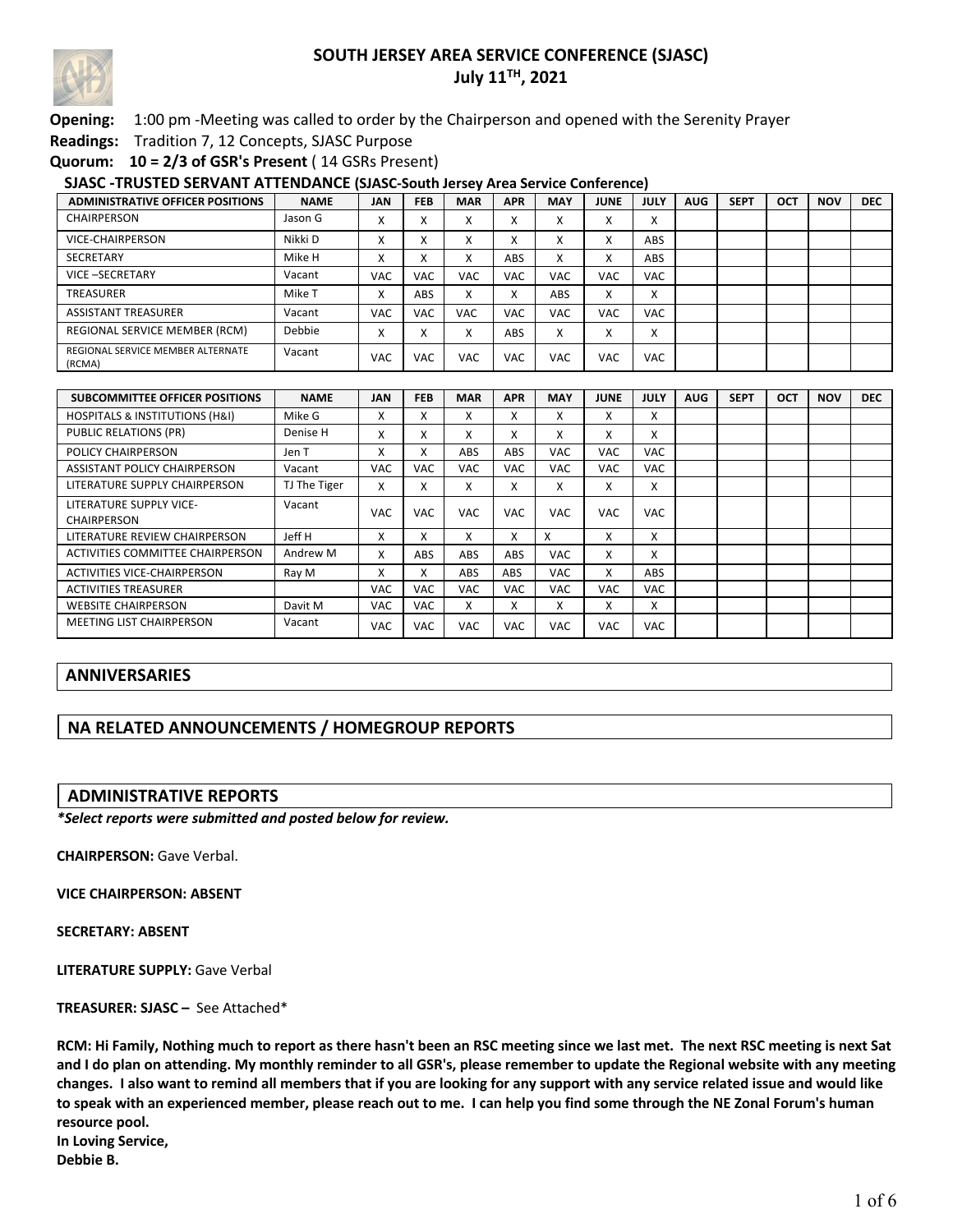

**Opening:** 1:00 pm -Meeting was called to order by the Chairperson and opened with the Serenity Prayer **Readings:** Tradition 7, 12 Concepts, SJASC Purpose **Quorum: 10 = 2/3 of GSR's Present** ( 14 GSRs Present)

**RCMA:** Vacant.

## **SUBCOMMITTEE REPORTS**

**HOSPITALS & INSTITUTIONS**: H&I Subcommittee of South Jersey Area of NA is looking for new members to fill 2021 commitments**.** We have 9 open commitments to fill immediately! The minimum clean time requirement is six months clean. Must have an NA sponsor, NA Home Group, and must be off all drug replacement therapies, including the Vivitrol shot. We currently have 25 active members Serving 7 facilities. Out of our 31 commitments we are only serving 26, 24 in-person and 2 virtually. Northbrook who holds 4 commitments the building they utilize is restricting us to return due to the pandemic. SJ area H&I held it's annual learning day from 2-3pm at the the July 3rd Picnic at Scotland Run Park in Williamstown it was a success thank again to the activities committee for allowing is to participate.

Thanks for allowing me to serve. Michael G Addict

**PUBLIC RELATIONS:** Verbal given.

#### **POLICY CHAIRPERSONV:** Vacant

**LIT REVIEW**: Hello everyone I am a grateful recovering addict my name is Jeff. South Jersey Area Lit Review Sub Committee meets the 2<sup>nd</sup> Sunday of every month at 3 pm on the Zoom Platform the meeting ID is 848-0773-7900. The committee is currently reviewing and giving input on Batch #6 of the SPAD project. The committee would like to encourage anyone interested in reviewing that same material either individually or with a group please go to NA.org and search SPAD project and please reach out with any questions you may have. We also have an event coming up the Lit review committee and Activities Committee joined together to host a speaker jam. This Speaker Jam will be held on August 7<sup>th</sup> 2021 from 12 noon till 6pm we will be having 12 members share their experience strength and hope on 12 principles out of Batch 6 of the SPAD project. Our hope is to help raise some awareness of the project and further out primary purpose. Flyer for thus event can be found on the area web page it will be Food, Fun and Fellowship. That is all I have to report at this time thank you for allowing me to serve.

#### **ACTIVITIES CHAIRPERSON: NO REPORT SUBMITTED**

**ACTIVITIES TREASURER**: NO REPORT SUBMITTED

#### **WEBSITE CHAIRPERSON: NO REPORT SUBMITTED**

**MEETING LIST CHAIRPERSON**: Vacant.

## **OLD BUSINESS**

**Motion 06.01.21 -** 1**.** Motion made to look into the possibility of moving activities storage locker into Gloucester county. Its currently in Vorhees NJ and is 45 minutes away from all committee members making it time consuming and expensive with gas to get there and back before events. Motion By Andrew M- 2nd By Ray M **Result: Motion Passed**

**Motion 06.02.21 -** 2- Motion made to for go a june activities event and pick up again with 4th of July in a effort to save money for the camp out in September as we are starting with a low working capital going into planning the event. Motion By Andrew M - 2nd by Ray M **Result: Motion Passed**

## **NEW BUSINESS**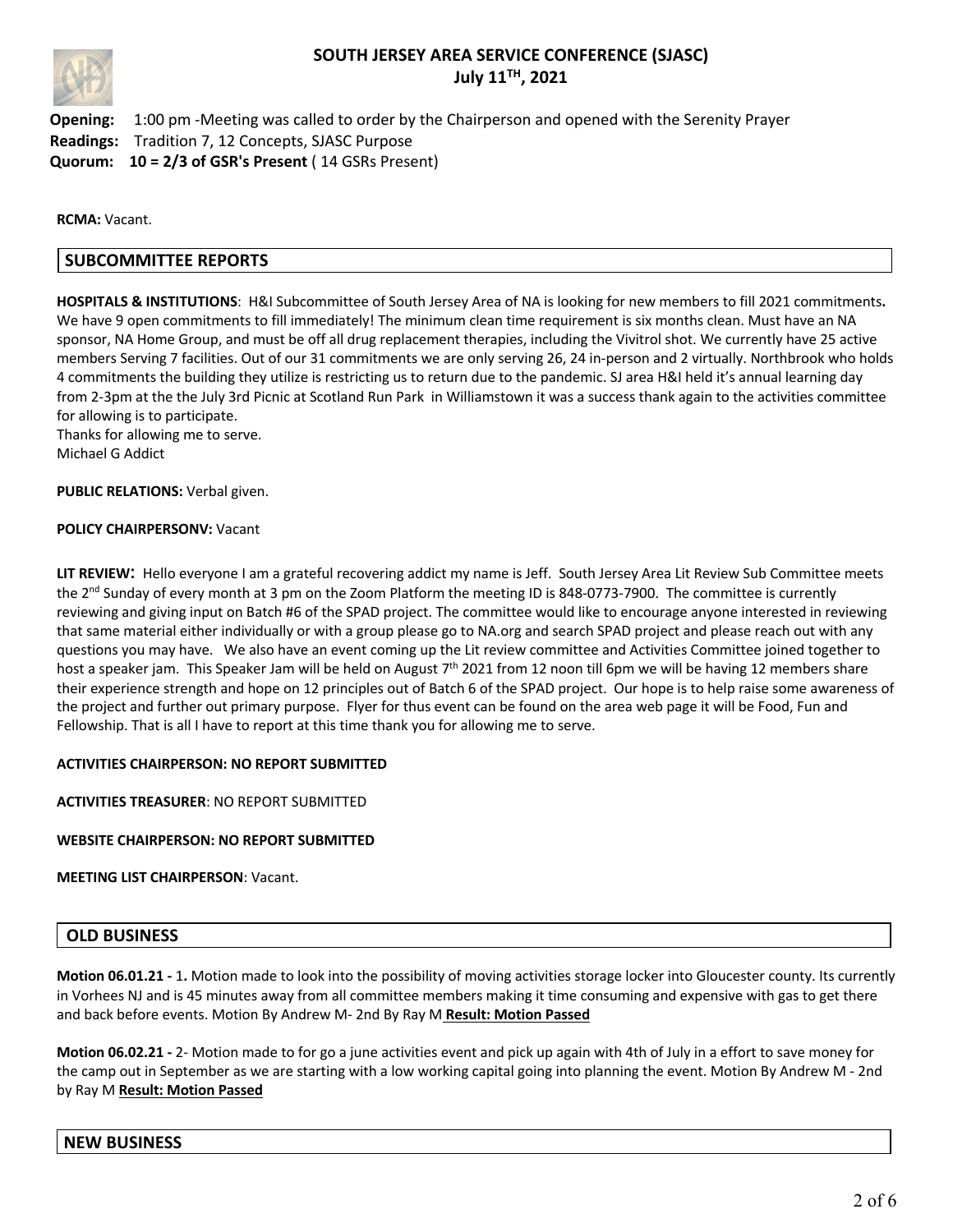

**Opening:** 1:00 pm -Meeting was called to order by the Chairperson and opened with the Serenity Prayer **Readings:** Tradition 7, 12 Concepts, SJASC Purpose **Quorum: 10 = 2/3 of GSR's Present** ( 14 GSRs Present)

# **ELECTIONS**

## **Vice Secretary**

The Vice Secretary works closely with the Secretary sharing many responsibilities. The duties shall include attendance at all Area Services and other various duties shared with the Secretary.

Qualifications:

- 1. Willingness to serve
- 2. Minimum 6 months continuous clean-time
- 3. Prior service experience in NA
- 4. A working knowledge of the Twelve Steps, Twelve Traditions and Twelve Concepts of NA
- 5. General office or secretarial skills and access to a computer.
- 6. Must have a Home Group within the South Jersey Area (# 03-11-01)

#### Duties:

- 1. Assist the Secretary in keeping accurate minutes of each ASC meeting.
- 2. Assist the Secretary in typing and distributing minutes as well as an agenda for the next conference to all ASC participants within ten days following each meeting of the SJASC.
- 3. Assist the secretary in taking roll at each meeting.
- 4. Shall perform the duties of the Secretary in the absence of the Secretary
- 5. Trains to become the Secretary

#### Term:

This is a one (1) year commitment with a two (2) term limit.

#### **Treasurer:** Elected Lou P.

#### **Area Assistant Treasurer**

The Assistant Treasurer shall attend area services each month. He/She shall assist the Treasurer in making an itemized statement/report of all contributions and expenditures at every regular meeting of the SJASC, as well as an annual report at the end of each calendar year.

Qualifications:

- 1. Willingness to serve
- 2. Minimum 2 years clean time
- 3. Prior service experience as a Group Treasurer.
- 4. A working knowledge of the Twelve Steps, Twelve Traditions and Twelve Concepts of NA
- 5. Personal financial stability
- 6. Bookkeeping or accounting experience, including balancing own personal checking account

7. Have means to deposit at a TD bank, the monies (donations and literature pur- chases) collected at the Area Service Conference

8. Must have a Home Group within the South Jersey Area (# 03-11-01)

#### Duties

1. Assist the Treasurer in making an itemized statement/report of all contributions and expenditures at every regular meeting of the SJASC.

- 2. Assist the Treasurer in making an annual report at the end of each calendar year.
- 3. Train to become Treasurer when term is completed and approved by GSRs

#### Term:

This is a one (1) year commitment with a two (2) term limit.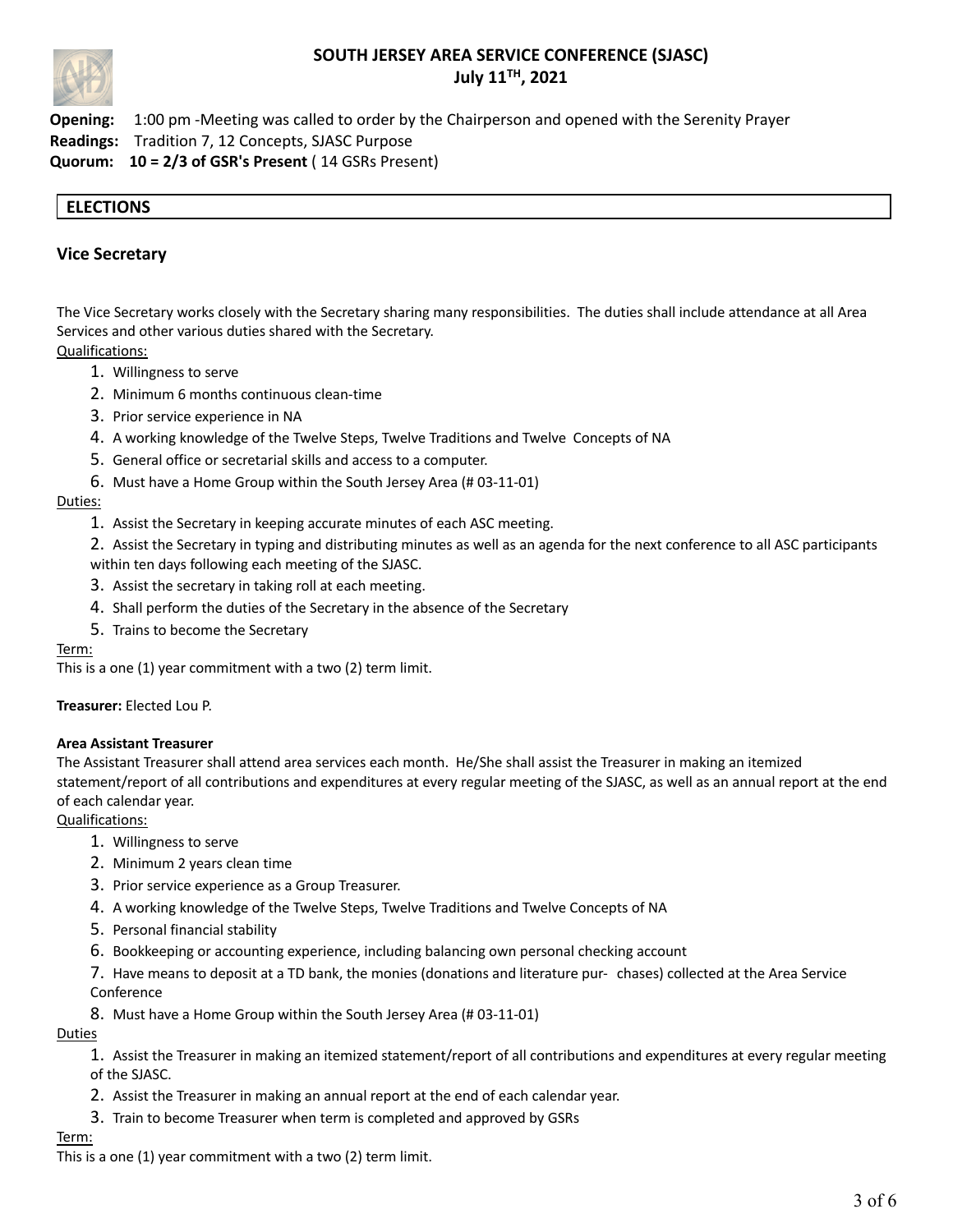

**Opening:** 1:00 pm -Meeting was called to order by the Chairperson and opened with the Serenity Prayer

# **Readings:** Tradition 7, 12 Concepts, SJASC Purpose

**Quorum: 10 = 2/3 of GSR's Present** ( 14 GSRs Present)

# **Regional Service Member Alternate**

The RCM Alternate works closely with the RCM sharing many responsibilities. Qualifications:

- 1. Willingness to give time and resources to the job
- 2. Minimum 2 years continuous clean time
- 3. Prior service experience in a home group or at Area level.
- 4. A working knowledge of the Twelve Steps, Twelve Traditions and Twelve Concepts of N.A.
- 5. Must have a Home Group within the South Jersey Area (# 03-11-01)

## Duties:

- 1. Attend all Regional service conferences and Area conferences
- 2. Attend ASC monthly
- 3. Maintain the integrity of the Regional meeting lists.
- 4. Assist RCM in their duties
- 5. Serves on one Regional Committee
- 6. Trains to become RCM
- 7. In the absence of the RCM, the alternate RCM shall perform the duties of the RCM

# Term:

This is a one (1) year commitment with a two (2) term limit.

# **Policy Chairperson**

The Policy Chair does not make policy for the Area. The duties of this position are to record and keep accurate records of all Area policy, including that of all standing committees. The Policy Chair should be viewed as a trusted servant as opposed to an actual subcommittee.

# Qualifications:

- 1. Willingness and desire to serve.
- 2. Minimum 2 years continuous clean time
- 3. Prior service experience at Area, Region or World

4. A working knowledge of the Twelve Steps, Twelve Traditions and Twelve Concepts of N.A. 5. An understanding of Roberts Rules of Order.

- 6. Should have general clerical skills and have access to a computer
- 7. For the purpose of this committee a clear knowledge of NA Traditions is essential.
- 8. Must have a Home Group within the South Jersey Area. (# 03-11-01)

## Duties:

- 1. Oversees the maintenance of operating guidelines for the ASC
- 2. Generate an updated, computerized copy of the SJASC policy reference guide

3. Provide clarification of current policy at ASC and serve as a resource to the area body in this regard 4. Identify areas where policy is in conflict or where conflicts are present due to the absence of policy and report findings to ASC

- 5. Attends ASC on a monthly basis and present a neatly written or typed report
- 6. Assist subcommittees in development and maintenance of their policy when needed
- 7. Record and keep accurate records of all Area policy, including that of all standing committees.

8. Distribute print copies of Area Guidelines, Area Policy and Sub-committee guidelines upon request. It is also available on the web. (# 04-11-06)

9. Forward all revised versions of the SJASC Policy to the Website Chair so updated ` Policy can be maintained on the Website.

10. Maintains, updates, makes and delivers copies of the GSR Welcome Packet at every ASC. (#12-12-10)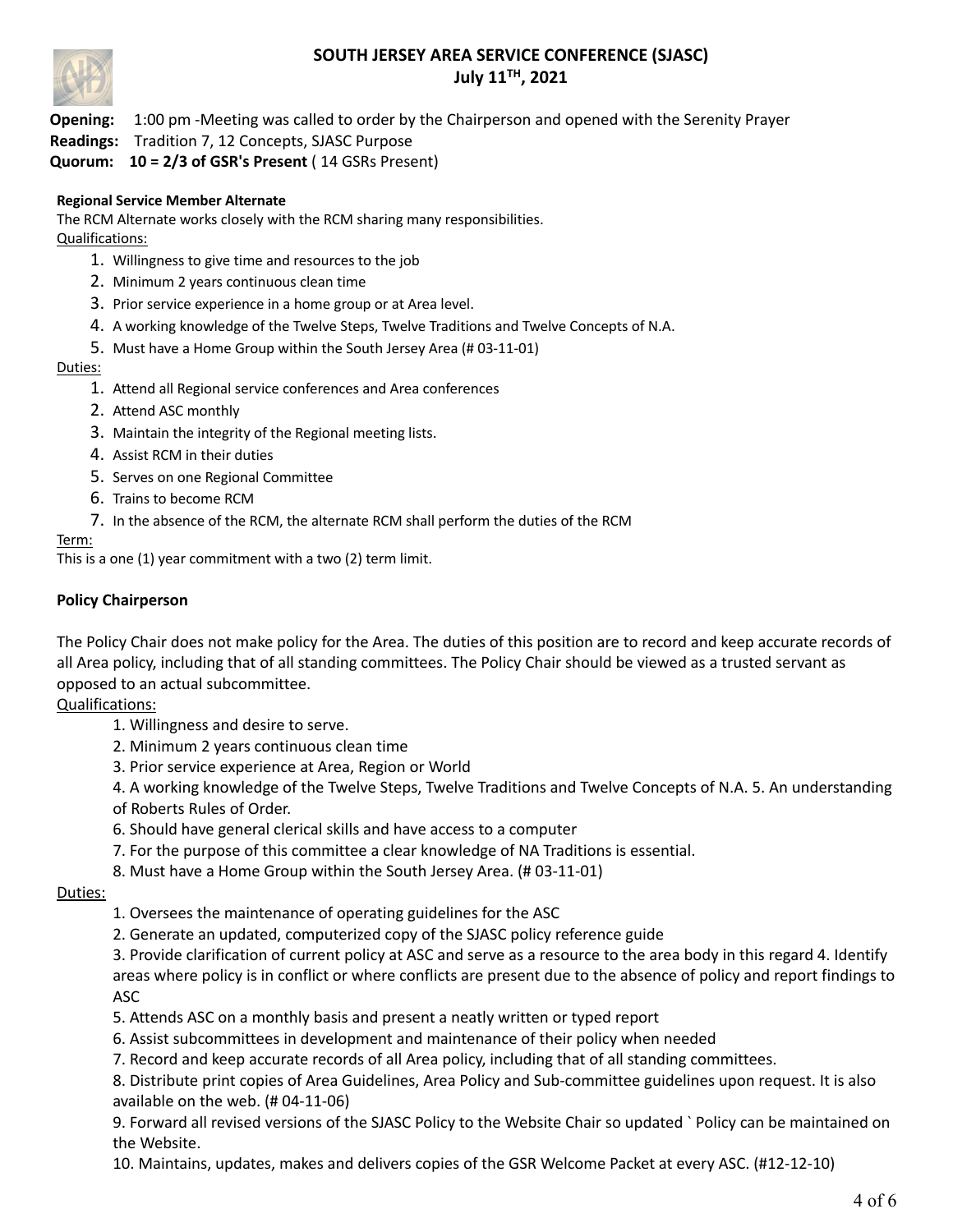

**Opening:** 1:00 pm -Meeting was called to order by the Chairperson and opened with the Serenity Prayer

**Readings:** Tradition 7, 12 Concepts, SJASC Purpose

# **Quorum: 10 = 2/3 of GSR's Present** ( 14 GSRs Present)

T erm:

This is a one (1) year commitment with a two (2) term limit

# **Assistant Policy Chairperson**

The Assistant Policy Chairperson works closely with the Policy Chair, assisting in their duties and learning the responsibilities of that commitment.

## Qualifications:

- 1. Willingness to serve
- 2. Minimum one year continuous clean time
- 3. Prior service experience in NA
- 4. A working knowledge of the Twelve Steps, Twelve Traditions and Twelve Concepts of N.A
- 5. Leadership qualities as defined in the fourth concept
- 6. General office and clerical skills
- 7. Must have a Home Group within the South Jersey Area (# 03-11-01)

## Duties:

- 1. Assists the Policy Chair in the maintenance of the operating guidelines as well as the subcommittee guidelines
- 2. Attends ASC in its entirety each month
- 3. Acts as Policy Chair in the absence of the Policy Chair

## Term:

This is a one (1) year commitment with a two (2) term limit.

# **Literature Supply Committee Vice Chairperson**

The purpose of this committee is to carry the written message of recovery to the addict who still suffers, through the purchase and supply of literature from the World Service Office (W.S.O.) to member groups at the regular SJASC meetings. This committee is responsible to keep accurate records of all transactions and is directly responsible, as with any standing committee, to the SJASC.

Qualifications:

- 1. Willingness and desire to serve.
- 2. Minimum 1 years continuous clean time.
- 3. Prior service experience in N.A., including Lit Supply.
- 4. A working knowledge of the Twelve Steps, Twelve Traditions and Twelve Concepts of N.A.
- 5. Must have a Home Group within the South Jersey Area (# 03-11-01)

Duties:

1. Assist the Literature Supply Chairperson to carry the written message of recovery to the addict who still suffers, through the purchase and supply of literature from the World Service Office (W.S.O.) to member groups at the regular SJASC meetings.

2. Assist the Literature Supply Chairperson to keep accurate records of all transactions and be directly responsible, as with any standing committee, to the SJASC.

- 3. Assist the Literature Supply Chairperson to fill the monthly H&I literature order if requested by H&I.
- 4. Assist the Literature Supply Chairperson to give starter kits to new groups
- Presents a neatly written or typed report to the SJASC monthly

## Term:

This is a one (1) year commitment with a two (2) term limit.

## **Activities Vice Chair Person**

The Activities Vice-Chair works closely with the Chair and Activities Treasurer assisting in their duties and learning the responsibilities of that commitment.

Qualifications:

1. Willingness and desire to serve.

- 2. Minimum 1-year continuous clean time.
- 3. Prior service experience in NA.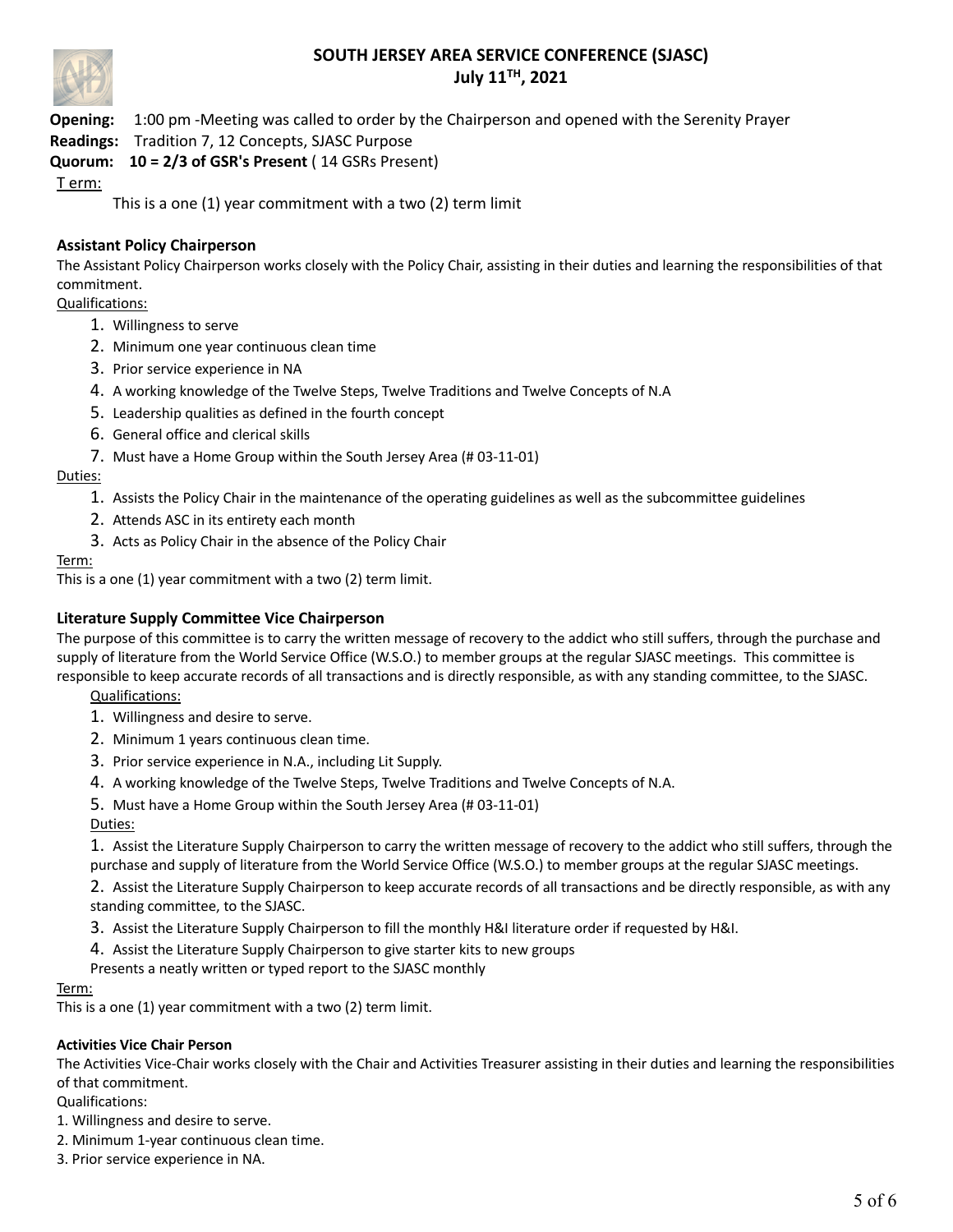

**Opening:** 1:00 pm -Meeting was called to order by the Chairperson and opened with the Serenity Prayer

**Readings:** Tradition 7, 12 Concepts, SJASC Purpose

# **Quorum: 10 = 2/3 of GSR's Present** ( 14 GSRs Present)

4. Working knowledge of the twelve steps, Twelve Traditions and Twelve concepts. 5. Must have a Home Group within the South Jersey Area (# 03-11-01)

Duties:

1. Assist to organize learning days, workshops, dances and other functions to promote unity within the south jersey area of NA.

2. May have to attend each event in its entirety. (#08-10-04)

T erm:

This is a one (1) year commitment with a two (2) term limit

# **Activities Treasurer**

South Jersey Area Service Activities Treasurer be elected at Area and be an Area trusted servant, be required to attend the ASC, JAC, make a monthly accounting of Activities funds to the ASC, and "be accountable to those they serve. Qualifications:

- 1. Willingness to serve
- 2. Minimum 2 years continuous abstinence from all drugs
- 3. Prior experience as a Group Treasurer.
- 4. A working knowledge of the Twelve Steps and Twelve Traditions of N.A.
- 5. Financial stability
- 6. Bookkeeping or accounting experience
- 7. Prior service experience in N.A., including Activities.
- 8. Must have a Home Group within the South Jersey Area (# 03-11-01)

## Duties:

- 1. Required to attend the ASC, JAC
- 2. Make a monthly accounting of Activities funds to the ASC in a neatly written or typed report
- 3. And be accountable to those they serve.
- 4. Will produce the subcommittee checkbook at all SJASC meetings.

## Term:

This is a one (1) year commitment with a two (2) term limit.

# **Meeting List Chairperson**

Qualifications:

- 1. Willingness and desire to serve
- 2. Minimum one year continuous clean time
- 3. Working knowledge of the 12 Steps, 12 Traditions and 12 Concepts of NA
- 4. Leadership qualities as defined in the fourth Concept
- 5. Must have a Home Group within the South Jersey Area (# 03-11-01)

## Duties:

- 1. Update and print new meeting lists every two months, as many as needed
- 2. Present quarterly budget to the ASC as to the cost (i.e., proofing, printing) of next update
- 3. Present a written and oral report at each ASC
- 4. Pick up meeting lists and deliver them to Literature Supply Chairperson after each printing and prior to the next ASC

5. On a monthly basis, coordinate meeting list updates with both the RCMA and Website Chair so as to maintain the accuracy of both the SJ website and the Regional Meeting List

6. Presents a neatly written or typed report to the SJASC monthly

Term: This is a one (1) year commitment with a two (2) term limit.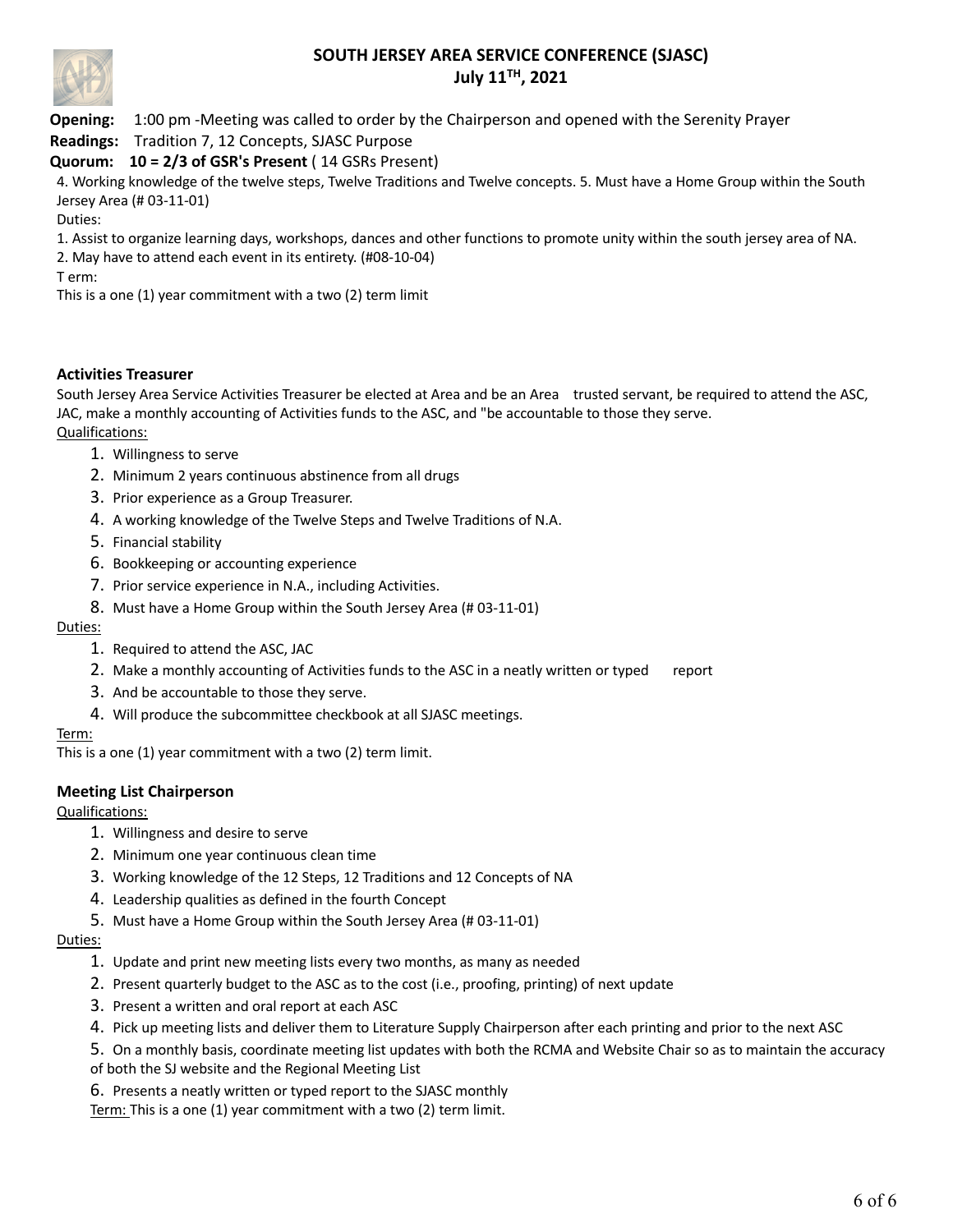| <b>MEETING</b>                                           | <b>LOCATION</b>           | <b>TIME</b>         | JAN    | <b>FEB</b> | <b>MAR</b> |        | APR MAY JUN    |                                    | <b>JUL</b>           | <b>AUG</b><br>SEP | OCT NOV | DEC 0-20 N-20 |                | $D-20$ |
|----------------------------------------------------------|---------------------------|---------------------|--------|------------|------------|--------|----------------|------------------------------------|----------------------|-------------------|---------|---------------|----------------|--------|
| <b>SUNDAY</b>                                            |                           |                     |        |            |            |        |                |                                    |                      |                   |         |               |                |        |
| The 7-UP CLUB<br>THE POINT AFTER                         | Cherry Hill               | 7:00am              |        |            |            |        |                | <b>INACTIVE</b>                    |                      |                   |         |               |                |        |
| THE TIES THAT BIND                                       | Blackwood<br>Stratford    | 9:00am<br>10:00am   |        |            |            |        |                | <b>INACTIVE</b>                    | <b>INACTIVE</b>      |                   |         | х             |                |        |
| LIVING CLEAN GROUP                                       | Turnersville              | 3:00 <sub>pm</sub>  | X      | X          | X          |        |                | X                                  | Х                    |                   |         | X             | X              |        |
| <b>BACK TO BASICS</b>                                    | Lindenwold                | 3:30pm              |        |            |            |        |                | <b>INACTIVE</b>                    |                      |                   |         |               |                |        |
| SERENITY ON SUNDAY                                       | Hammonton                 | 7:00pm              |        |            |            |        |                | <b>INACTIVE</b>                    |                      |                   |         |               |                |        |
| SURRENDER ON SUNDAY                                      | Bellmawr                  | 7:30pm              | Χ      |            |            | х      | х              |                                    |                      |                   |         | X             | X              |        |
| RECOVERY FOR TODAY                                       | Turnersville              | 7:30pm              |        |            |            |        |                |                                    | Х                    |                   |         |               |                |        |
| <b>ONGOING PROCESS</b><br>AGAINST ALL ODDS               | Collingswood<br>Clementon | 8:00pm<br>8:00pm    | Χ      |            | Χ          | х      | X              | X                                  | <b>INACTIVE</b><br>X |                   |         | Χ<br>X        |                |        |
| <b>FREEDOM GROUP</b>                                     | Medford                   | 8:00pm              |        |            |            |        |                | <b>INACTIVE</b>                    |                      |                   |         |               |                |        |
| <b>MONDAY</b>                                            |                           |                     |        |            |            |        |                |                                    |                      |                   |         |               |                |        |
| WAKE UP TO RECOVERY *(Mon, Wed, Fri)                     | Moorestown                | 7:00am              |        |            |            | X      | Х              | X                                  | X                    |                   |         |               | $\pmb{\times}$ |        |
| FIRST THING FIRST *(M,T,W,TH,F)                          | Blackwood                 | 9:00am              |        |            |            |        |                |                                    | <b>INACTIVE</b>      |                   |         |               |                |        |
| <b>ULTIMATE JOURNEY</b><br>THE RECOVERY STOP *(M,T,TH,F) | Paulsboro<br>Cherry Hill  | 6:30pm<br>7:00pm    | х      | х          | x          | х      | Х              | <b>INACTIVE</b>                    | Χ                    |                   |         |               | $\pmb{\times}$ |        |
| PRINCIPLES IN ACTION                                     | Franklinville             | 7:00pm              |        | x          | x          | X      | Х              | Х                                  |                      |                   |         | X             |                |        |
| <b>STEP INTO FREEDOM</b>                                 | Berlin                    | 7:30pm              |        |            |            |        |                | <b>INACTIVE</b>                    |                      |                   |         |               |                |        |
| <b>MIRACLES ON MONDAY</b>                                | Blackwood                 | 7:30pm              |        |            |            |        |                | <b>INACTIVE</b>                    |                      |                   |         |               |                |        |
| CARRYING THE MESSAGE                                     | Mullica Hill              | 7:30pm              |        | X          |            |        | $\pmb{\times}$ |                                    |                      |                   |         | X             | $\pmb{\times}$ |        |
| RECOVERY IN PROGRESS                                     | Cherry Hill               | 7:30pm              |        |            |            |        |                | <b>INACTIVE</b>                    |                      |                   |         |               |                |        |
| OUR PRIMARY PURPOSE                                      | Laurel Springs            | 7:30pm              |        |            |            |        |                |                                    | <b>INACTIVE</b>      |                   |         |               |                |        |
| <b>STEPS TO RECOVERY</b><br>JUST FOR TODAY               | Bellmawr<br>Glassboro     | 8:00pm<br>8:00pm    | X<br>X | X<br>Χ     | Χ<br>X     | Х<br>X | X              | X<br>X                             | Х                    |                   |         | x             | $\pmb{\times}$ |        |
| <b>STEPS TO FREEDOM</b>                                  | Woodbury                  | 8:00pm              |        |            |            |        |                |                                    | <b>INACTIVE</b>      |                   |         |               |                |        |
| LIVING CLEAN LATE NIGHT                                  | Stratford                 | 10:00pm             |        |            |            |        |                | <b>INACTIVE</b>                    |                      |                   |         |               |                |        |
| <b>TUESDAY</b>                                           |                           |                     |        |            |            |        |                |                                    |                      |                   |         |               |                |        |
| <b>GRATEFUL HEADS</b>                                    | <b>West Deptford</b>      | 11:30am             |        |            |            |        |                | <b>INACTIVE</b>                    |                      |                   |         |               |                |        |
| TWO HEADS ARE BETTER THAN ONE                            | Blackwood                 | 12:00pm             |        |            |            |        |                | <b>INACTIVE</b>                    |                      |                   |         | X             | $\pmb{\times}$ |        |
| WOMEN ENCOURAGING WOMEN<br><b>CLEAN AND SERENE</b>       | Berlin<br>Pine Hill       | 7:00pm<br>7:00pm    |        |            | х          | х      | Х              | <b>INACTIVE</b>                    | X                    |                   |         |               |                |        |
| <b>LIVING FREE</b>                                       | Voorhees                  | 7:00pm              |        |            |            |        |                |                                    | <b>INACTIVE</b>      |                   |         |               |                |        |
| 1st STEP TO GROWTH & RECOVERY                            | West Deptford             | 7:00pm              |        |            |            |        |                | <b>INACTIVE</b>                    |                      |                   |         |               |                |        |
| <b>RECOVERY BY THE RIVER</b>                             |                           | 7:00pm              |        |            |            |        |                | <b>INACTIVE</b>                    |                      |                   |         |               |                |        |
| FREEDOM TO CHOOSE                                        | Mt. Laurel                | 7:30pm              |        |            |            |        |                | <b>INACTIVE</b>                    |                      |                   |         |               |                |        |
| NEVER ALONE GROUP<br>SMILE TODAY                         | Collingswood<br>Pitman    | 7:30pm              |        | X          |            |        | $\pmb{\times}$ |                                    | <b>INACTIVE</b>      |                   |         |               | $\pmb{\times}$ |        |
| STRATEGIC RECOVERY                                       | Marlton                   | 7:30pm<br>8:00pm    |        |            |            |        |                | <b>INACTIVE</b>                    |                      |                   |         |               |                |        |
| <b>TAKE FIVE GROUP</b>                                   | Westville                 | 8:00pm              | X      | x          | X          | x      | Χ              | X                                  | X                    |                   |         |               |                |        |
| CONSCIOUS CONTACT                                        | Berlin                    | 8:00pm              |        |            |            |        |                | <b>INACTIVE</b>                    |                      |                   |         |               |                |        |
| PROMISE OF FREEDOM                                       | Clementon                 | 8:00pm              |        |            |            |        |                | <b>INACTIVE</b>                    |                      |                   |         |               |                |        |
| <b>STEP INTO RECOVERY</b>                                | Pennsauken                | 8:00pm              |        |            |            | х      |                | Х                                  |                      |                   |         |               |                |        |
| WEDNESDAY                                                |                           |                     |        |            |            |        |                |                                    |                      |                   |         |               |                |        |
| WILLING ON WEDNESDAY<br>THE JOURNEY CONTINUES            | Blackwood<br>Collingswood | 7:00pm<br>7:00pm    |        | X          | Х          | X      | X              | X                                  | <b>INACTIVE</b>      |                   |         |               |                |        |
| NO HOLDING BACK                                          | Franklinville             | 7:00pm              |        |            |            |        |                |                                    |                      |                   |         |               |                |        |
| SPIRITUAL PRINCIPLES                                     | Marlton                   | 7:00pm              | х      | х          | x          | х      | Х              | Х                                  | X                    |                   |         | х             |                |        |
| A NEW WAY TO LIVE                                        | West Deptford             | 7:00pm              |        |            |            |        |                |                                    | <b>INACTIVE</b>      |                   |         |               |                |        |
| <b>GET TO THE POINT</b>                                  | Bellmawr                  | 8:00pm              |        |            |            |        |                | <b>INACTIVE</b>                    |                      |                   |         |               |                |        |
| <b>FIRST STEP FOCUS</b>                                  | Hammonton                 | 8:00pm              |        |            |            |        |                | <b>INACTIVE</b>                    |                      |                   |         |               |                |        |
| 12 + 12 FOR LIFE<br><b>WE CAN RECOVER</b>                | Gibbsboro<br>Gloucester   | $8:30$ pm<br>8:30pm |        |            |            |        |                | <b>INACTIVE</b><br><b>INACTIVE</b> |                      |                   |         |               |                |        |
| <b>JUST FOR TONIGHT</b>                                  | Stratford                 | 10:00pm             |        |            |            |        |                | <b>INACTIVE</b>                    |                      |                   |         |               |                |        |
| <b>THURSDAY</b>                                          |                           |                     |        |            |            |        |                |                                    |                      |                   |         |               |                |        |
| <b>RUSH HOUR RECOVERY</b>                                | Voorhees                  | 6:00pm              |        |            |            |        |                | <b>INACTIVE</b>                    |                      |                   |         |               |                |        |
| THE SOLUTION IS IN THE STEPS                             | Mt. Laurel                | 7:30pm              |        |            |            |        |                | <b>INACTIVE</b>                    |                      |                   |         |               |                |        |
| SIMPLICITY IS THE KEY<br><b>GRATITUDE SPEAKS</b>         | Turnersville<br>Magnolia  | 7:30pm<br>7:30pm    | x      | Χ          | Х          | х<br>X | x              |                                    |                      |                   |         | х             | X              |        |
| SIT DOWN & RECOVER                                       | Woodbury                  | 7:30pm              |        |            |            |        |                | <b>INACTIVE</b>                    |                      |                   |         |               |                |        |
| SURVIVING AGAINST ALL ODDS                               | Haddon Heights            | 8:00pm              |        |            |            |        |                | <b>INACTIVE</b>                    |                      |                   |         |               | X              |        |
| HOW IT WORKS *(Thurs & Sat 8:00pm)                       | Lindenwold                | 8:00pm              |        |            |            |        |                | <b>INACTIVE</b>                    |                      |                   |         |               |                |        |
| <b>HOPE ON THURSDAY</b>                                  | West Deptford             | 8:00pm              |        |            |            |        |                | <b>INACTIVE</b>                    |                      |                   |         |               |                |        |
| THE HOPE GROUP OF NA                                     | Woodbury Heights          | 8:00pm              |        |            |            |        |                | <b>INACTIVE</b>                    |                      |                   |         |               |                |        |
| <b>MEDFORD HOPE</b>                                      | Medford                   | 8:30pm              |        | Х          |            |        |                | <b>INACTIVE</b>                    | Х                    |                   |         |               |                |        |
| MOONLIGHTERS<br>STARTING FRESH IN RECOVERY               | Woodbury<br>Westmont      | 10:00pm<br>8:30pm   |        |            |            |        |                |                                    | <b>INACTIVE</b>      |                   |         |               |                |        |
| <b>FRIDAY</b>                                            |                           |                     |        |            |            |        |                |                                    |                      |                   |         |               |                |        |
| FREEDOM ON FRIDAY                                        | Blackwood                 | 6:30pm              | х      | х          | Х          |        |                |                                    |                      |                   |         |               |                |        |
| <b>INSANITY STOPS HERE!</b>                              | Marlton                   | 7:00pm              | X      |            |            | х      | Χ              | х                                  | X                    |                   |         | X             | $\pmb{\times}$ |        |
| <b>SERENITY NOW</b>                                      | Blackwood                 | 7:30pm              |        |            |            |        |                | <b>INACTIVE</b>                    |                      |                   |         |               |                |        |
| KEEPIN' IT REAL                                          | Magnolia                  | 7:30pm              |        |            |            |        |                | <b>INACTIVE</b>                    |                      |                   |         |               |                |        |
| CAUTION! RECOVERY AHEAD<br><b>BRING YOUR BASIC TEXT</b>  | Clementon<br>Turnersville | 8:00pm<br>8:00pm    | X      |            |            |        | х              | <b>INACTIVE</b><br>X               |                      |                   |         | X             | X              |        |
| <b>ONE STEP CLOSER</b>                                   | Berlin                    | 8:00pm              |        | х          | Х<br>X     |        |                |                                    | Х                    |                   |         |               |                |        |
| NO MATTER WHAT                                           | Woodbury                  | 8:00pm              |        |            |            |        |                | <b>INACTIVE</b>                    |                      |                   |         |               |                |        |
| FIGHT FOR FREEDOM FRIDAY                                 | Woodbury                  | 8:00pm              |        |            |            |        |                | <b>INACTIVE</b>                    |                      |                   |         |               |                |        |
| MORE WILL BE REVEALED                                    | Merchantville             | 8:15pm              |        |            |            |        |                | <b>INACTIVE</b>                    |                      |                   |         |               |                |        |
| PEACE OF MIND                                            | Stratford                 | 11:00pm             |        |            |            |        |                | <b>INACTIVE</b>                    |                      |                   |         |               |                |        |
| <b>SATURDAY</b>                                          |                           |                     |        |            |            |        |                |                                    |                      |                   |         |               |                |        |
| JUST FOR TODAY                                           | Sicklerville              | 9:00am              |        |            |            |        |                | <b>INACTIVE</b>                    |                      |                   |         | X             |                |        |
| CAME TO BELIEVE                                          | Woodbury                  | 11:00am             |        |            |            |        |                | <b>INACTIVE</b>                    |                      |                   |         |               |                |        |
| THE JOURNEY CONTINUES                                    | Sicklerville              | 12:30pm             |        |            |            |        |                | <b>INACTIVE</b>                    |                      |                   |         |               |                |        |
| ESCAPE FROM ADDICTION                                    | Gloucester City           | 6:00 <sub>pm</sub>  |        |            |            |        |                | <b>INACTIVE</b>                    |                      |                   |         |               |                |        |
| SATURDAY SANITY                                          | Blackwood<br>Turnersville | 6:00 <sub>pm</sub>  | X      |            | x          |        | Χ<br>Χ         | X<br>$\pmb{\times}$                | X                    |                   |         | X             | X<br>X         |        |
| <b>SURRENDER ON SATURDAY</b><br><b>BLUE BOOK BASICS</b>  | Cherry Hill               | 6:00pm<br>7:30pm    | x      | X<br>x     | Χ          | X<br>X |                | X                                  | X                    |                   |         |               |                |        |
| <b>BACK TO BASICS</b>                                    | Berlin                    | 8:00pm              |        |            |            |        |                |                                    | <b>INACTIVE</b>      |                   |         |               |                |        |
| <b>EVERYONE'S WELCOME</b>                                | Gloucester                | 8:00pm              |        |            |            |        | Х              |                                    |                      |                   |         |               |                |        |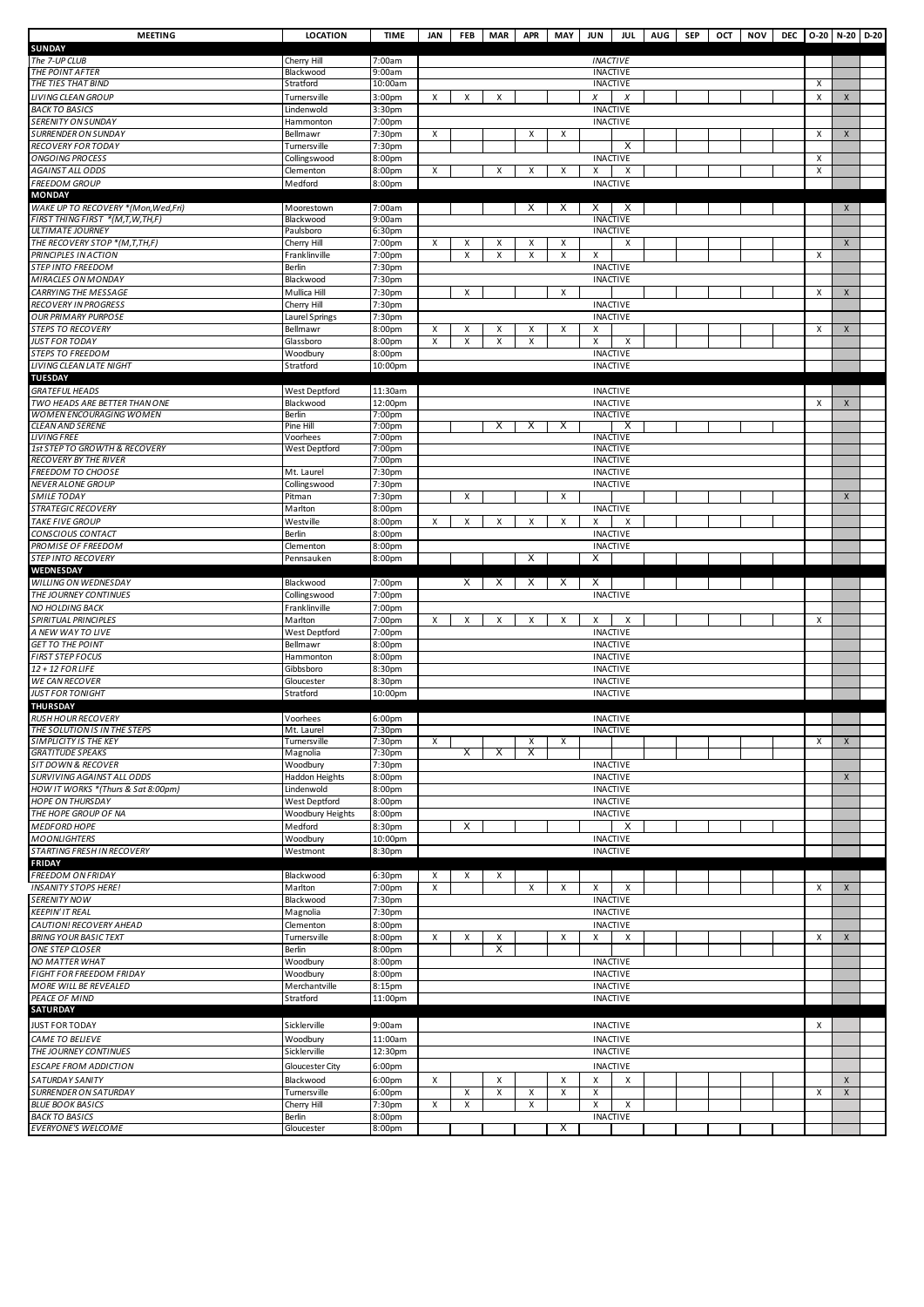## SJASC- TREASURERS REPORT

## July 2021

The bank statement for May reconciles to the penny. Total Group Donations are 1,072.50

See attached sheet.

Checks were mailed for Regional Insurance 130.00 & Phoneline 100.00

- Group donations were \$ 1,072.50
- Literature purchases were \$ 28.00
- Area expenses were phone line 100.00 &130.00 Insurance
- Total Expenses 230.00
- Literature expenses were \$0.00
- We are \$Under Cap 1,959.99

ASC checking account balance is \$4,019.04

I am attaching documents to back up above report, sincerely Lou P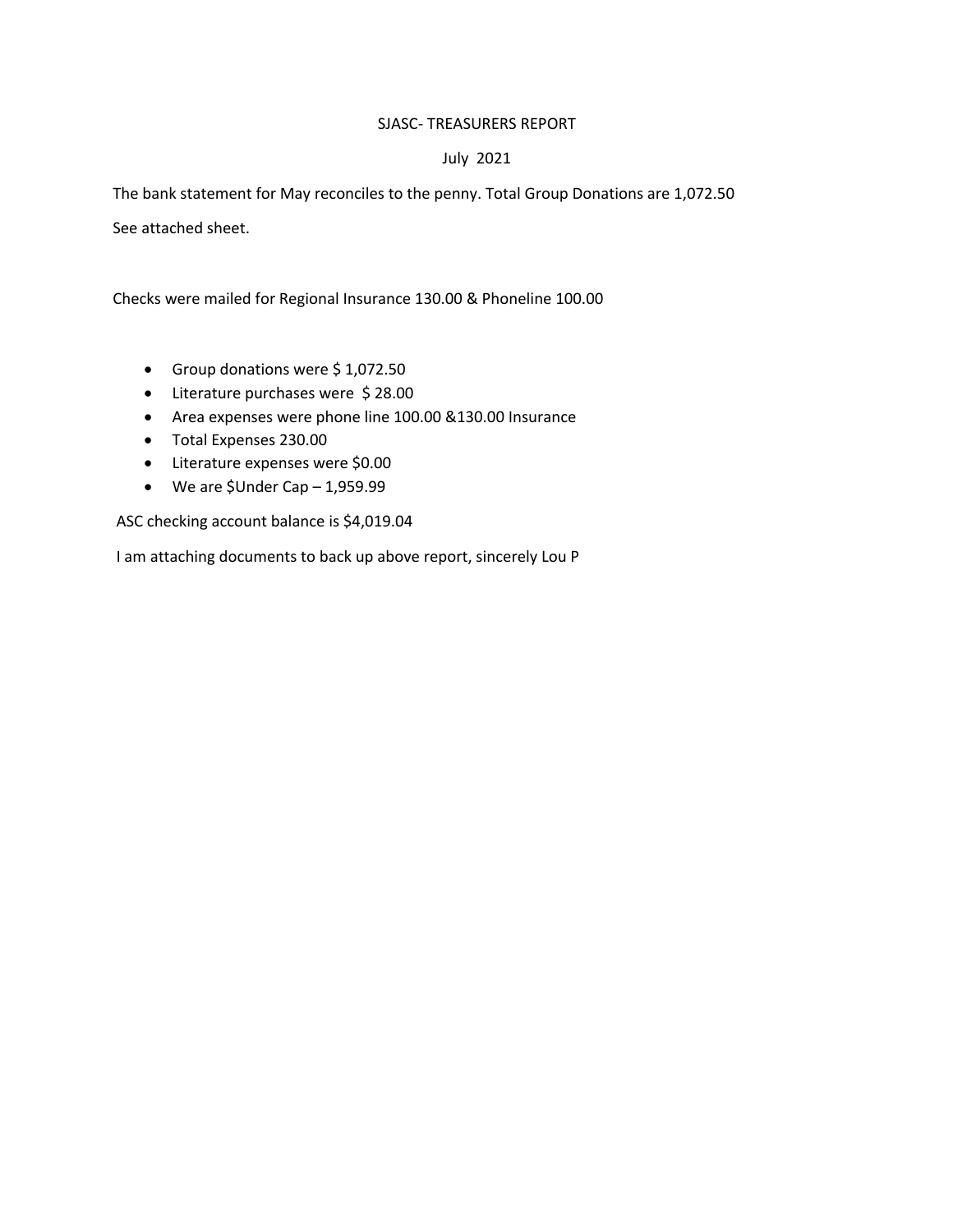#### **SJASC TREASURER. June 2021**

# Operating Budget =  $$2000$  Lit

|            |      |                           | <b>OPERATING</b> |          |          |            |     | <b>LITERATURE</b> |        |        |         |                 |
|------------|------|---------------------------|------------------|----------|----------|------------|-----|-------------------|--------|--------|---------|-----------------|
| Code       | Ch#  | To                        | For              | Debit    | Unpaid   | Credit     | To  | For               | Debit  | Unpaid | Credit  | <b>Stmt Bal</b> |
|            |      | <b>First Row does not</b> |                  |          |          |            |     |                   |        |        |         |                 |
|            |      | Compute                   |                  |          |          |            |     |                   |        |        |         | \$2,918.54      |
| <b>ASC</b> |      | ASC                       | group donations  |          |          | \$1,072.50 |     |                   |        |        |         | \$3,991.04      |
| <b>ASC</b> | 2037 | <b>NJRSC</b>              | phoneline        | \$100.00 | \$100.00 |            | ASC | Lit               |        |        | \$28.00 | \$4,019.04      |
| <b>ASC</b> | 2038 | <b>NJRSC</b>              | insurance        | \$130.00 | \$130.00 |            |     |                   |        |        |         | \$4,019.04      |
|            |      |                           |                  |          |          |            |     |                   |        |        |         | \$4,019.04      |
|            |      |                           |                  |          |          |            |     |                   |        |        |         | \$4,019.04      |
|            |      |                           |                  |          |          |            |     |                   |        |        |         | \$4,019.04      |
|            |      |                           |                  |          |          |            |     |                   |        |        |         | \$4,019.04      |
|            |      |                           |                  |          |          |            |     |                   |        |        |         | \$4,019.04      |
|            |      |                           |                  |          |          |            |     |                   |        |        |         | \$4,019.04      |
|            |      |                           |                  |          |          |            |     |                   |        |        |         | \$4,019.04      |
|            |      |                           |                  |          |          |            |     |                   |        |        |         | \$4,019.04      |
|            |      |                           |                  |          |          |            |     |                   |        |        |         | \$4,019.04      |
|            |      |                           |                  |          |          |            |     |                   |        |        |         | \$4,019.04      |
|            |      |                           |                  |          |          |            |     |                   |        |        |         | \$4,019.04      |
|            |      |                           |                  | \$230.00 |          | \$1,072.50 |     |                   | \$0.00 |        | \$28.00 |                 |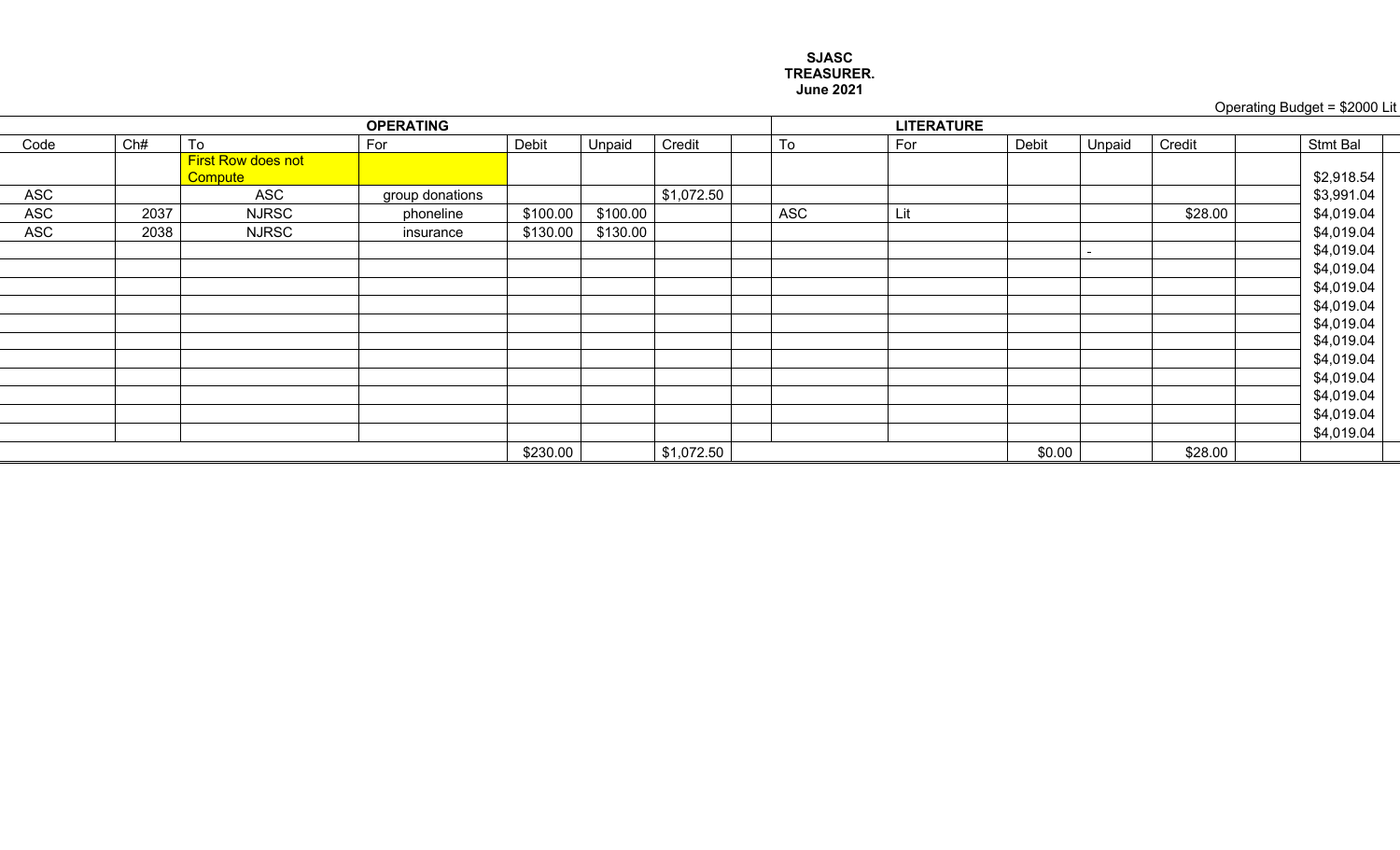| DATE 06/30/2021              |              | <b>GSR</b>  | Literature | <b>Donation</b> | <b>Total</b> | order# |
|------------------------------|--------------|-------------|------------|-----------------|--------------|--------|
| 7 up club                    | Sunday       | Karla F     |            |                 | 0.00         |        |
| 12 & 12 For Life             | W            | Alex        |            |                 | 0.00         |        |
| A Message of Hope            | <b>MTh</b>   | Amber B     |            |                 | 0.00         |        |
| A New Way to Live            | W            | Mike        |            |                 | 0.00         |        |
| <b>Addicts Only</b>          | W            | Tom         |            |                 | 0.00         |        |
| <b>After Work Recovery</b>   | M            | Lisa        |            |                 | 0.00         |        |
| Back to Basics (Group 1)     | Sun          | Kathleen    |            |                 | 0.00         |        |
| Blessings of the Journey     | Tues/Thurs   | Sean        |            |                 | 0.00         |        |
| Back to Basics (Group 2)     | Sa           | Ralph       |            |                 | 0.00         |        |
| <b>Blue Book Basics</b>      | Sa           | Davit       |            |                 | 0.00         |        |
| Carrying the message         | Mon          | Bill        |            |                 | 0.00         |        |
| <b>Bring Your Basic Text</b> | F            | Ken         |            | 250.00          | 250.00       |        |
| Caution! Recovery Ahead      | F            | <b>Brad</b> |            |                 | 0.00         |        |
| <b>Clean and Serene</b>      | <b>Teus</b>  | Monica      |            |                 | 0.00         |        |
| Clear Message                | M            | Shelby      |            |                 | 0.00         |        |
| <b>Conscious Contact</b>     | T            | Andy P      |            |                 | 0.00         |        |
| Courage to Change            | Wed          | Mike        |            |                 | 0.00         |        |
| Dog Group                    | Sun          | <b>Rick</b> |            |                 | 0.00         |        |
| Escape from addiction        | Sun          | Lori A      |            |                 | 0.00         |        |
| Dreams Awaken                | W            | Lynne B     |            |                 | 0.00         |        |
| Fight For Freedom Fridays    | Fri          | Elaine      |            |                 | 0.00         |        |
| Everyone's Welcome           | Sa           | Karla       |            |                 | 0.00         |        |
| <b>First Step Focus</b>      | W            | Eric B      |            |                 | 0.00         |        |
| First Step to Recovery       | $\mathsf{T}$ | Heather K   |            |                 | 0.00         |        |
| <b>First Things First</b>    | $M-F$        | Kandace     |            |                 | 0.00         |        |
| Freedom Group                | Su           | Kellie      |            |                 | 0.00         |        |
| Freedom on Friday            | F            | Kelly       |            |                 | 0.00         |        |
| Freedom to Choose            | $\mathsf T$  | Paul B      |            |                 | 0.00         |        |
| Freedom to Feel              | Th           |             |            |                 | 0.00         |        |
| Fresh Start in Recovery      | Th           | Mini        |            |                 | 0.00         |        |
| Get to the Point             | W            | Mike M      |            |                 | 0.00         |        |
| <b>Grateful Heads</b>        | T            |             |            |                 | 0.00         |        |
| <b>Gratitude Speaks</b>      | Th           | Eric L      |            |                 | 0.00         |        |
| Hope On Thursday             | Th           | Mike        |            |                 | 0.00         |        |
| <b>HOW</b>                   | M            | Lindsay     |            |                 | 0.00         |        |
| How It Works                 | ThSa         | Tom V       |            |                 | 0.00         |        |
| Insanity Stops Here          | F            | Eric B      |            | 25.00           | 25.00        |        |
| It works how and why         | Th&Sat       | Jeff        |            |                 | 0.00         |        |
| <b>JFK Living Clean</b>      | Th           | closing     |            |                 | 0.00         |        |
| Just For Today               | M            | Susie       |            | 148.00          | 148.00       |        |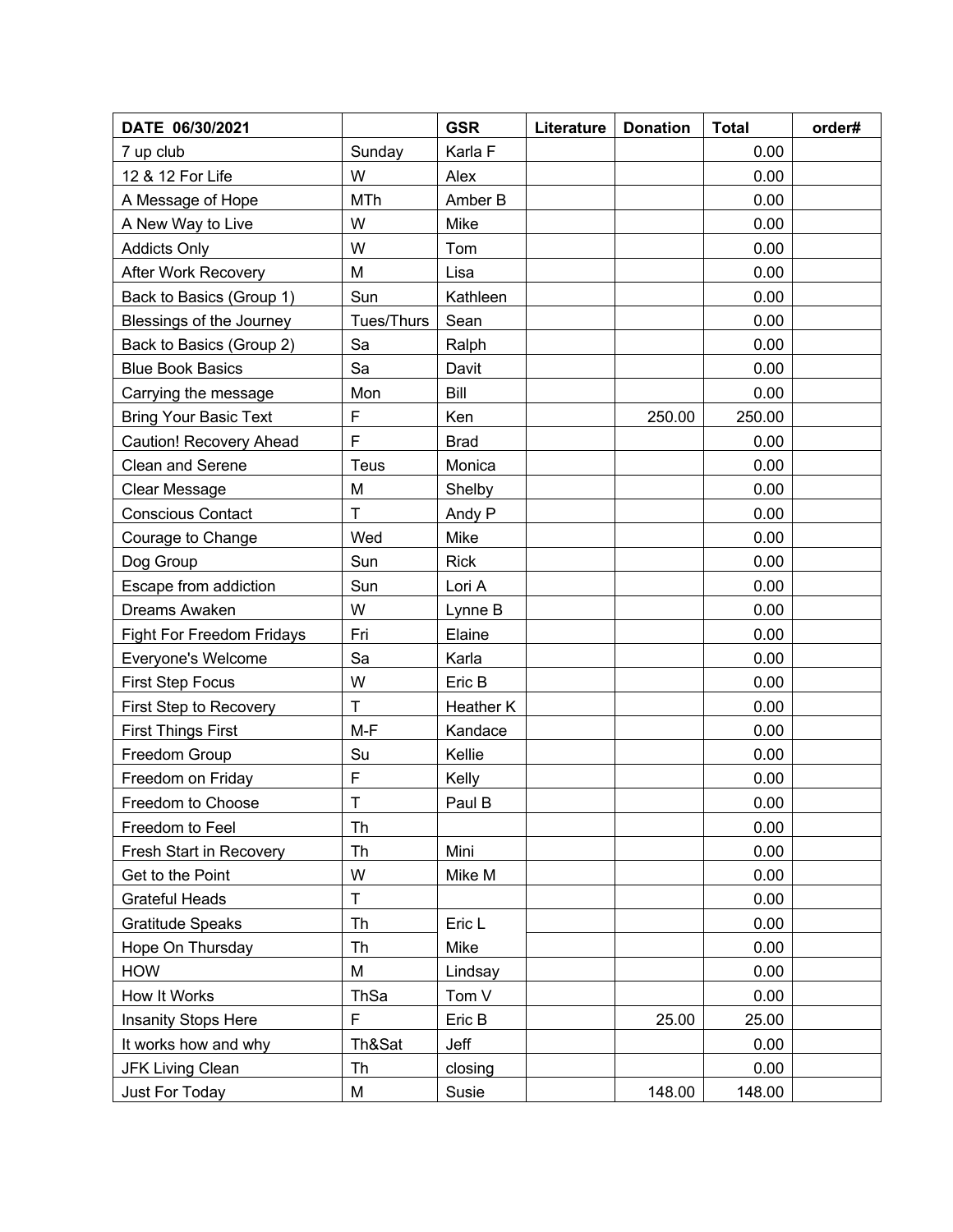| Just For Today - Sicklerville | S            | Jim B               |       | 0.00  |  |
|-------------------------------|--------------|---------------------|-------|-------|--|
| Just For Tonight              | W            | Daria               |       | 0.00  |  |
| Keep it Green                 | T            | George              |       | 0.00  |  |
| Keepin' It Real               | F            | Russel              |       | 0.00  |  |
| Living Clean Late Night       | Mon          | <b>Brianna</b>      |       | 0.00  |  |
| Living Clean                  | S            | chris E             |       | 0.00  |  |
| Living Free Group             | <b>Tues</b>  | Chris V             |       | 0.00  |  |
| Lunch Bunch                   | <b>Tues</b>  | Ralph               |       | 0.00  |  |
| <b>Medford Freedom</b>        | Sunday       | <b>Beth</b>         |       | 0.00  |  |
| <b>Medford Hope</b>           | <b>Th</b>    | Andrew <sub>R</sub> | 97.00 | 97.00 |  |
| Message of hope               | M, Th        | rich                |       | 0.00  |  |
| Miracles on Monday            | M            | Walt                |       | 0.00  |  |
| Moonlighters                  | Th           | Lisa                |       | 0.00  |  |
| More Will Be Revealed         | F            | Jen S               |       | 0.00  |  |
| NA (Never Alone)              | <b>Tues</b>  | Rob B               |       | 0.00  |  |
| New Way To Live               | Wed          | Marco               |       | 0.00  |  |
| No Holding Back               | Wed          | John K              |       | 0.00  |  |
| No Matter What                | F            | Alyssa T            |       | 0.00  |  |
| One Step Closer               | F            | Kara                |       | 0.00  |  |
| <b>Ongoing Process</b>        | S            | John K              |       | 0.00  |  |
| Our Primary Purpose           | M            | Tina                |       | 0.00  |  |
| Peace of Mind                 | F            | Susie               |       | 0.00  |  |
| Point after Group             | Sun          | Luke                |       | 0.00  |  |
| Principles in Action          | M            | Jason               |       | 0.00  |  |
| Progression, Not Perfection   | M-F          | <b>Bill M</b>       |       | 0.00  |  |
| Promise of Freedom            | $\mathsf T$  | Joe C               |       | 0.00  |  |
| Recovery For Today            | $\mathsf{S}$ | Joseph H            |       | 0.00  |  |
| Recovery In Progress          | M            | Bob <sub>R</sub>    |       | 0.00  |  |
| Recovery is a Must            | Th           | Janet L             |       | 0.00  |  |
| <b>Recovery Stop</b>          | $S-F$        | Edwin               |       | 0.00  |  |
| Recovery Today                | Sun          | <b>Rick</b>         |       | 0.00  |  |
| Rush Hour Recovery            | Th           | Mindy               |       | 0.00  |  |
| Saturday Sanity               | Sa           | Kelly               |       | 0.00  |  |
| Serenity for Today            | Th           | Alison S            |       | 0.00  |  |
| <b>Serenity Now</b>           | F            | Laren               |       | 0.00  |  |
| Serenity on Sunday            | Sun          | Matt                |       | 0.00  |  |
| Simplicity is the Key         | Th           | Chris F             |       | 0.00  |  |
| Sit Down & Recover            | Th           | Derick              |       | 0.00  |  |
| Smile Today                   | <b>Tues</b>  | Derek               |       | 0.00  |  |
| Solution is in the step       | Th           | Michelle            |       | 0.00  |  |
| <b>Spiritual Foundation</b>   | W            | Linda               |       | 0.00  |  |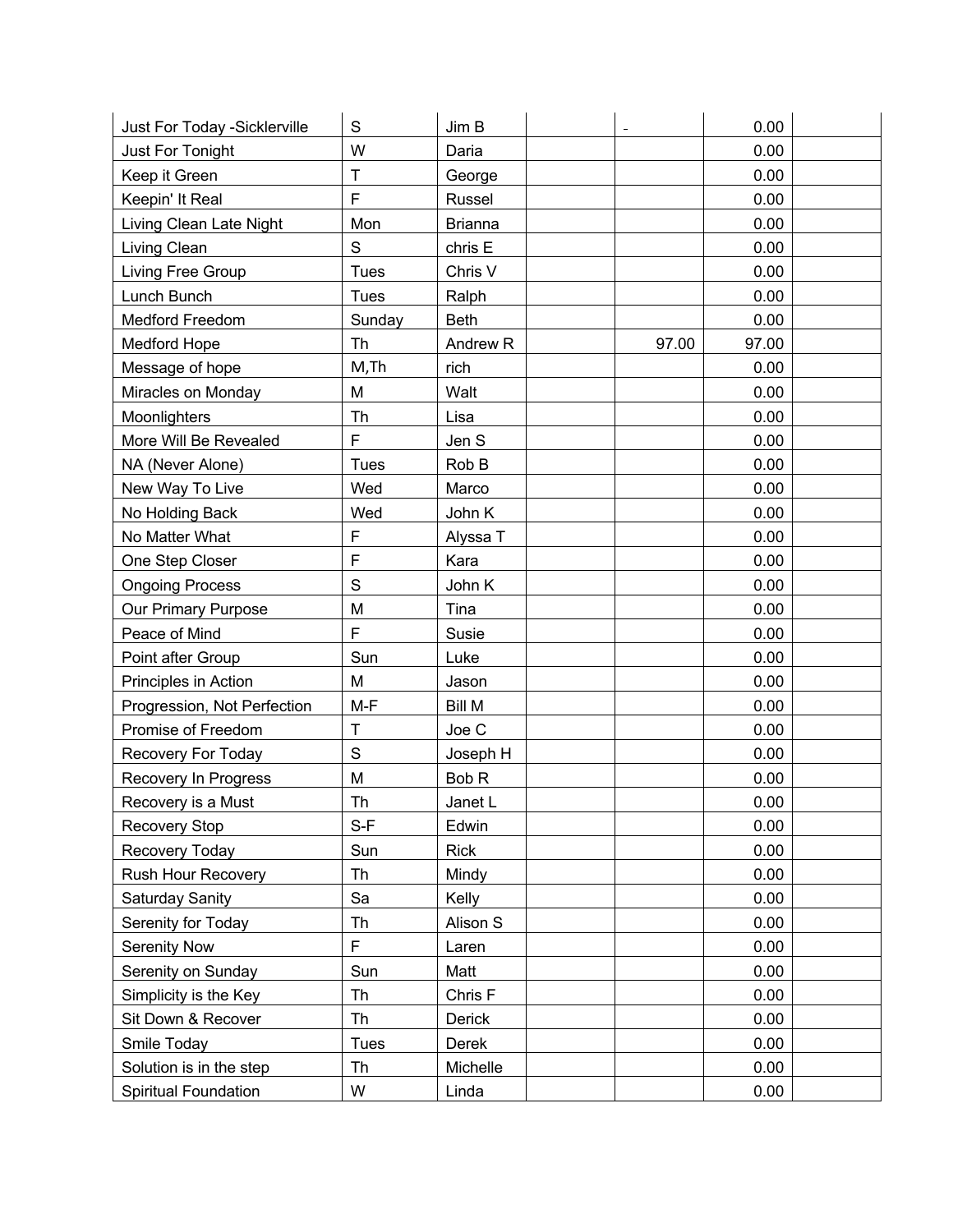| <b>Spiritual Principles</b>       | W            | George            |       |        | 0.00   |  |
|-----------------------------------|--------------|-------------------|-------|--------|--------|--|
| Starting Fresh in Recovery        | Th           | Johnnie R         |       |        | 0.00   |  |
| Step into Freedom                 | M            | Dave S            |       |        | 0.00   |  |
| Step Into Recovery                | $\mathsf{T}$ | Will              |       |        | 0.00   |  |
| Step to Freeedom                  | M            | Matt <sub>s</sub> |       |        | 0.00   |  |
| Steps to freedom                  | M            | Heather           |       |        | 0.00   |  |
| <b>Steps to Recovery</b>          | M            | Lou E             | 17.50 | 286.50 | 304.00 |  |
| <b>Strategic Recovery</b>         | $\mathsf{T}$ | Mike              |       |        | 0.00   |  |
| <b>Surrender and Recovery</b>     | $\mathsf{T}$ |                   |       |        | 0.00   |  |
| <b>Surrender At Sunrise</b>       | Sa           | <b>Bill P</b>     |       |        | 0.00   |  |
| Surrender from Dusk til Dawn      | Sa           |                   |       |        | 0.00   |  |
| Surrender on Saturday             | Sa           | Wayne             |       | 20.00  | 20.00  |  |
| Surrender on Sunday               | Sun          | Bobby             |       | 246.00 | 246.00 |  |
| <b>Surviving Against All Odds</b> | Th           | Mike H            |       |        | 0.00   |  |
| <b>Take Five</b>                  | $\mathsf{T}$ | Matt F            |       |        | 0.00   |  |
| The Hope Group of NA              | Th           | Mike              |       |        | 0.00   |  |
| The Journey Continues             | Wed          | Dave S            |       |        | 0.00   |  |
| The Journey Continues             | Sat          | Darryl            |       |        | 0.00   |  |
| The Point After                   | S            | Rochelle          |       |        | 0.00   |  |
| The Recovery Stop                 | <b>STThF</b> | Ryan              |       |        | 0.00   |  |
| The Solution Is In The Steps      | Th           | Ben               |       |        | 0.00   |  |
| <b>Ties That Bind</b>             | Sunday       | Jennifer T        |       |        | 0.00   |  |
| <b>Trust The Process</b>          | M-F          | Shawn             |       |        | 0.00   |  |
| Two Heads Are Better Than<br>One  | $\mathsf{T}$ | Vanessa           |       |        | 0.00   |  |
| Ultimate Journey                  | M            | Jaime             |       |        | 0.00   |  |
| Wake Up to Recovery               | <b>MWF</b>   | John R            |       |        | 0.00   |  |
| We are not giving up              | <b>Tues</b>  | Jason L           |       |        | 0.00   |  |
| We Came To Believe                | Sa           | John              |       |        | 0.00   |  |
| We Can Recover                    | W            | Samm              |       |        | 0.00   |  |
| Wednesday Night Ancora            |              |                   |       |        |        |  |
| Hope                              | W            |                   |       |        | 0.00   |  |
| <b>Welcome Home</b>               | M            |                   |       |        | 0.00   |  |
| Why are We Here                   | Th           | Greg P            |       |        | 0.00   |  |
| Willing on Wednesday              | W            | Mike H            | 10.50 |        | 10.50  |  |
| Women Encourging Women            | <b>Tues</b>  | Luann             |       |        | 0.00   |  |
| Levi                              |              | Personal          |       |        | 0.00   |  |
| Janet                             |              | Personal          |       |        | 0.00   |  |
| We Came to Believe                | Sa           | lan               |       |        | 0.00   |  |
| Hope On Thursday                  |              | Paul M            |       |        | 0.00   |  |
| More will be revealed             | Fri          | Jen S             |       |        | 0.00   |  |
| Activities                        |              | Sierra            |       |        | 0.00   |  |